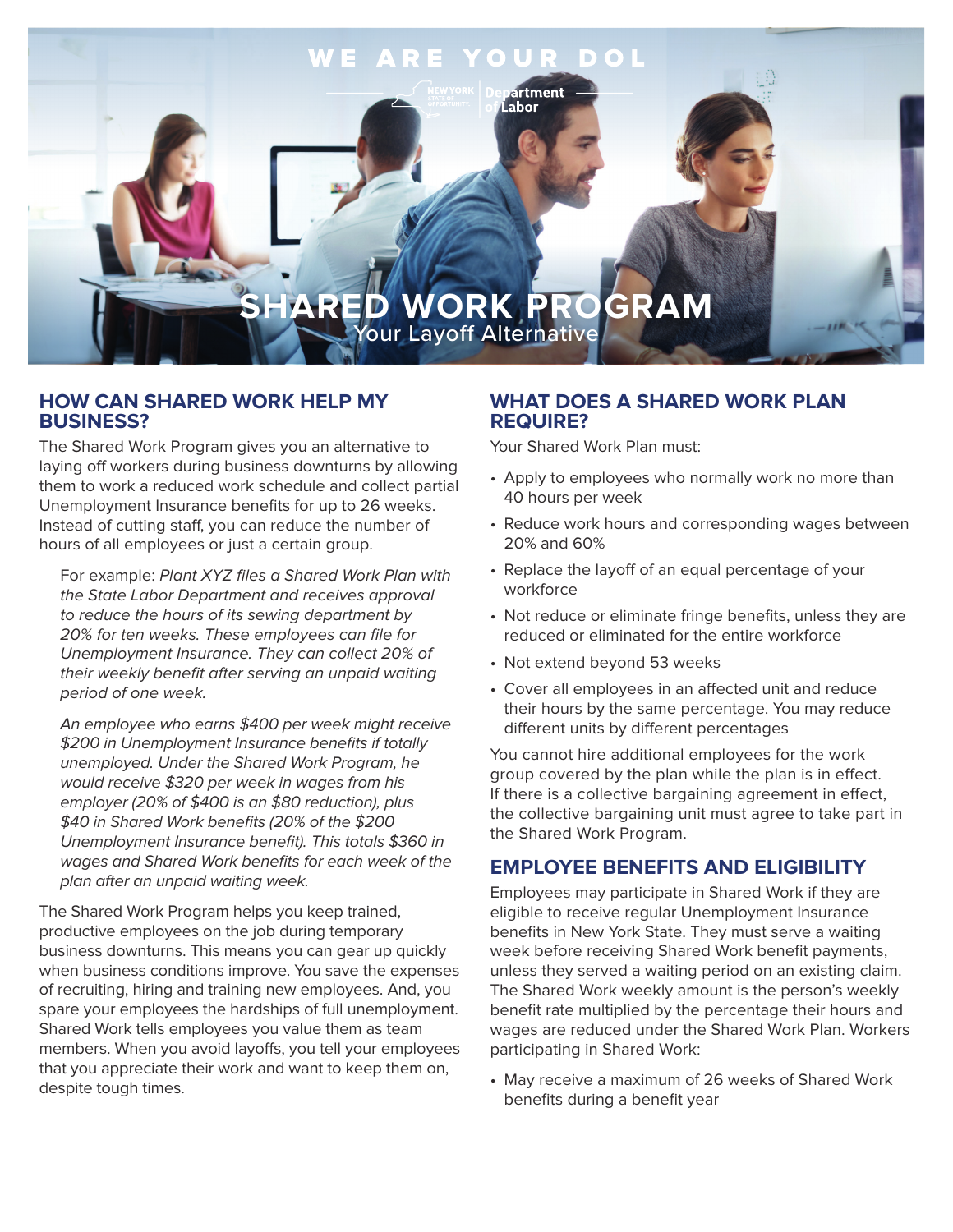- May not receive more in a benefit year from Shared Work benefits combined with regular Unemployment Insurance benefits than they would receive under the regular Unemployment Insurance program alone (26 times the regular benefit rate)
- Must be fully available to work for the Shared Work employer, but are not required to look for other work
- Are not eligible for Shared Work benefits in any week in which they receive Supplemental Unemployment Compensation benefits (SUB pay)
- Will have their Shared Work benefits reduced if they work for a different employer or work at self-employment

# **HOW DO I APPLY?**

You must employ at least two full-time employees working in New York State, and for four consecutive calendar quarters, you or your predecessor must have:

- Paid Unemployment Insurance contributions
- In lieu of contributions, elected to reimburse benefits paid to your former employees

Applications for Shared Work should be submitted three to four weeks before the date you want to start the plan. To file an application, go to our website at **www.labor.ny.gov**. Click on "Businesses," then under "Unemployment Insurance" select "UI Online Services." Sign in with your NY.Gov ID, or follow the directions to create a NY.Gov ID. After signing in, select "View My UI Information" on the "Perform Work for my Company" page. Click on the "Shared Work" button on the bottom left.

## **FREQUENTLY ASKED QUESTIONS ABOUT SHARED WORK**

## **WHEN WILL MY SHARED WORK PLAN BEGIN?**

On the date specified on your application form or the first Monday following our approval of the plan, whichever date is later. Submit your application less than one month before the proposed start date but at least three weeks before the desired plan starting date. A Shared Work Plan cannot be retroactive.

#### **ONCE A SHARED WORK PLAN HAS BEEN APPROVED, CAN I CHANGE IT?**

Yes. You may change the percentage that your employees' hours are reduced. You may also return workers to a full schedule for a week or more and then resume the plan. You may remove people from the affected work unit or hire replacement workers. However, if you want to add additional work units to your plan, you must submit a modified application for approval.

## **CAN I LAY OFF SOME WORKERS WHO WERE ORIGINALLY IN THE PLAN AND STILL KEEP THE REMAINDER IN THE PLAN?**

Yes. Shared Work would still prevent the layoff of those who remain, which is the program's intent. As an alternative, you could increase the percentage that you reduce the employees' hours and wages to avoid any layoffs.

### **ONCE THE SHARED WORK PLAN IS IN EFFECT, CAN I HIRE A REPLACEMENT FOR AN EMPLOYEE WHO LEAVES TO WORK FOR ANOTHER EMPLOYER?**

Yes. The law only prohibits you from hiring additional employees to work in an affected unit. You can hire replacements for employees who leave while the plan is in effect.

#### **IF I CHOOSE SHARED WORK, MUST I USE IT FOR THE ENTIRE BUSINESS OR COMPANY?**

No. You can use Shared Work in one or more departments, shifts or units. The plan lets you choose the areas involved. You must apply reductions in hours and wages equally to all of the employees in a participating unit or department. You may reduce the hours and wages of employees of different departments or units by different percentages, if you specify that in the plan.

## **CAN A SHARED WORK PLAN INCLUDE A UNIT CONSISTING OF ONE EMPLOYEE?**

No. An affected unit must have at least two employees in the plan.

## **CAN EMPLOYEES WHO NORMALLY WORK OVERTIME RECEIVE SHARED WORK BENEFITS IF THEIR OVERTIME HOURS ARE REDUCED?**

No. Shared Work benefits are only for wages lost because of a reduction in the employee's "normal work" hours. "Normal work" hours are usually no more than 40 hours per week.

#### **WHAT EFFECT DO SHARED WORK BENEFITS HAVE ON MY UNEMPLOYMENT INSURANCE RATE?**

Shared Work benefits are charged against your experience rating account. This means that benefits paid under a Shared Work plan will be charged to your Unemployment Insurance account. This may have an effect on your Unemployment Insurance contribution rate depending on your specific situation. If you have questions about the impact of Shared Work on your Unemployment Insurance rate, call our Liability and Determination Section at **518-457-2635**.

## **CAN I SPECIFY WHICH EMPLOYEES TO INCLUDE IN THE SHARED WORK PROGRAM?**

Yes. Your plan must include the names and Social Security numbers of all participating employees, their normal weekly work hours and whether or not they are seasonal, temporary or intermittent employees.